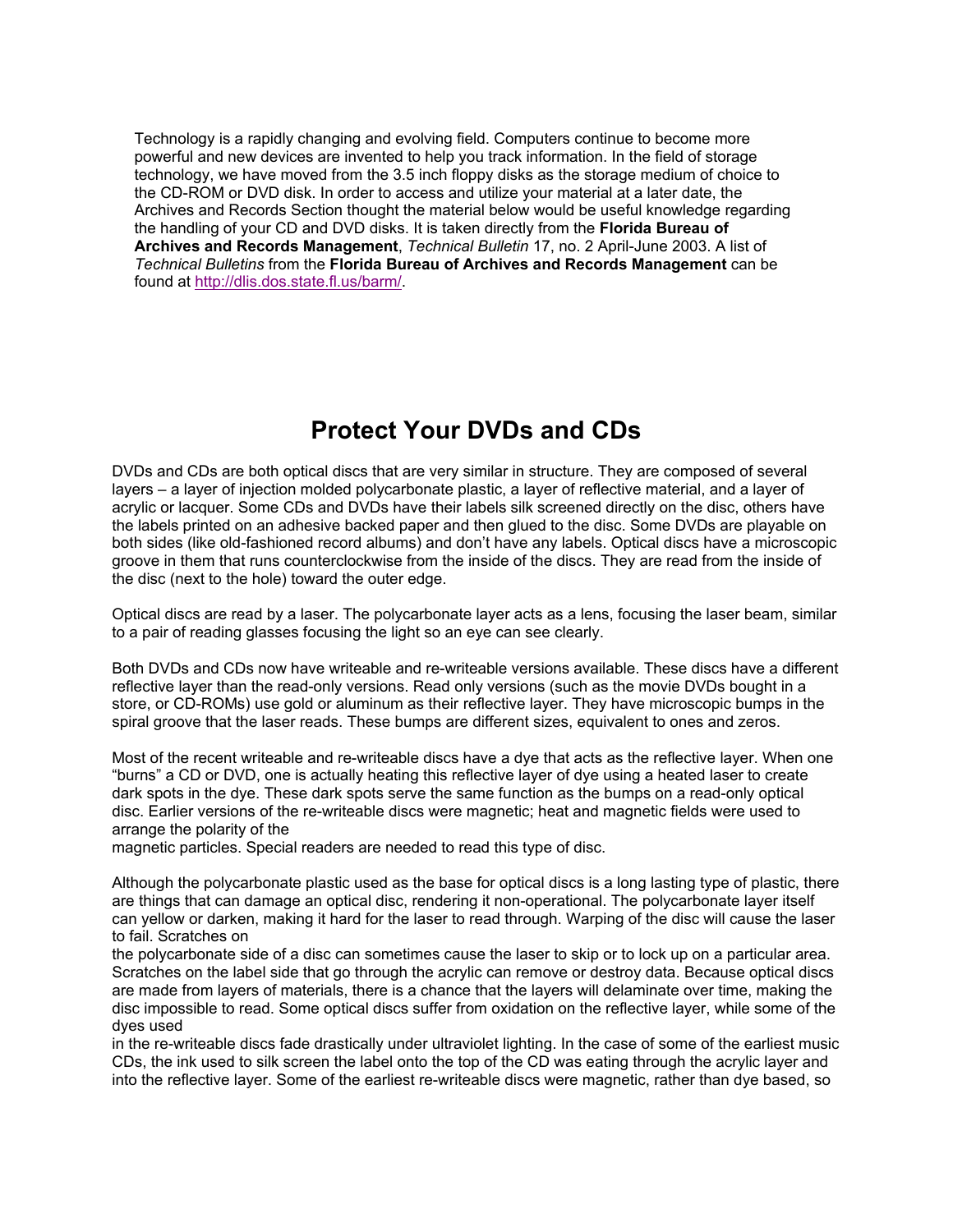any strong magnetic fields can wipe them. Now, some optical discs are being made with a planned "shelf life," so that after a short period of time, chemicals incorporated into the disc render it unplayable.

There are a few things that you can do to prolong the life of your favorite CDs and DVDs (except for those of planned obsolescence).

### **Protect Your DVDs and CDs, Continued**

### **Environment**

Avoid very high temperatures, such as those found inside a car parked in the bright summer Florida sun. High temperatures can quickly cause a disc to delaminate or warp. They can also affect the dyes in the re-writeable discs. Also, avoid very humid conditions, humidity can cause the reflective layer to oxidize, darkening it so the

laser is unable to read the data bumps. Avoid fluctuation in temperature and humidity – they can cause the different layers of optical discs to swell and contract, which they do at different rates. This can lead to delamination and warping of the disc. Warped discs are not readable.

Ultraviolet light, found in sunlight and florescent lighting, can cause the polycarbonate base to yellow, which makes it hard for the laser to penetrate correctly. It can also fade the dyes of the printed or silkscreened label along with the dyes used in re-writeable discs. Keep the discs out of direct sunlight.

#### **Storage and Handling**

Handle optical discs by their outside edges and by the center hole. Fingerprints on the disc may not necessarily harm it, but they may make it hard for the laser to penetrate through the polyester base. Scratches can cause permanent damage to the disc, especially on the top or label side. Scratches deep enough to penetrate through

the thin acrylic layer can damage the data bumps or eradicate areas of the re-writeable dyes.

When not using the disc, be sure to store it properly. Store optical discs in jewel cases that are able to "float" the disc. The center-supporting hub should keep the disc from touching either side of the jewel case when it is closed. If there is no center support hub, or if the tines of the hub are broken, replace the jewel case. Discs outside of their jewel cases or players are likely to pick up scratches.

Most travel cases for optical discs have thin, flexible sleeves. These are fine for short-term storage, but may not do for longer, more permanent storage. Also, be aware of any grit or dirt particles that might have wandered into the sleeves, they can cause damage to a disc when it is slid into or out of the sleeve.

Store discs upright, rather than on their sides, whenever possible. If the discs are stored on their sides, it is very important to make sure the jewel cases have working central support hubs to float the disc.

Don't write directly on a disc. Hard tips of ballpoint pens can penetrate the acrylic, damaging the data. Alcohol based pens (such as Sharpies) have also been known to eat through the acrylic of discs when heated as they are when in use. A water based, felt tipped pen could be used to label a disc, if done very gently. As discs read

from the inside out, the best place to mark a disc is along the very outside edge.

If your disc is the type that has an adhesive label, as many of the writeable ones do, do not play it in a "slide-in" player, such as the type that comes in automobiles. These types of players tend to peel the adhesive labels off. Bits of label gum up the player, while the adhesive tearing off the top of the disc can take bits of acrylic (and data) with it. Do not attempt to tear off an adhesive label for the same reason – it can take the data with it.